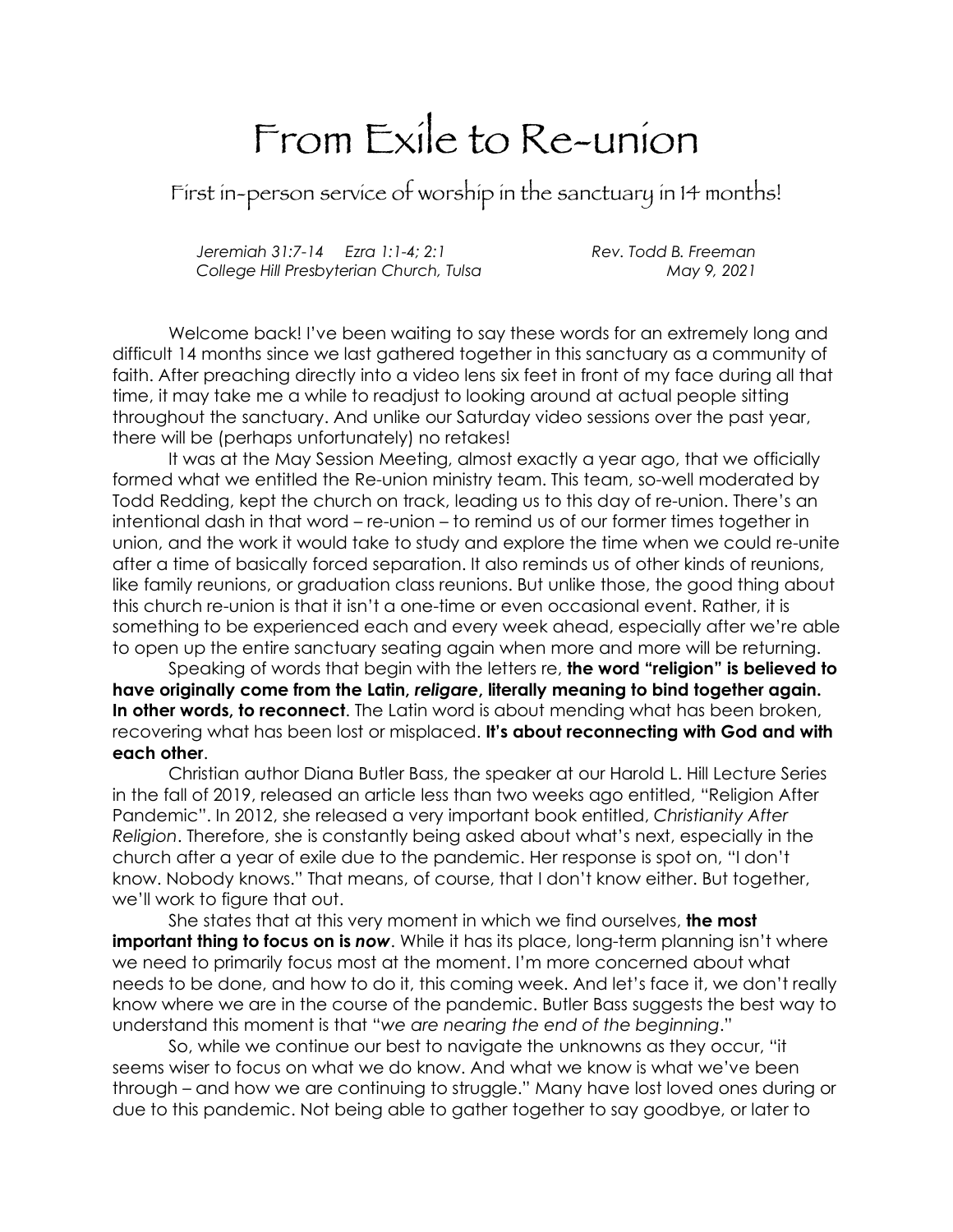grieve with friends and family, have only added to our sense of isolation. We've lost a sense of security. Many have lost their jobs, financial holdings, or even their business. We've lost the ability to move freely about.

There is indeed much for which we need to lament and grieve, including the illusion of civility we thought we had with others with whom we disagree. This morning, however, **I want to turn the focus to the gracious and joyous opportunity to reunite as we are inching our way out of isolation**.

My usual approach to preparing a sermon is to start with one of the assigned lectionary passages from the Bible for that week and let that guide me to a particular theme. Given the particularity and the historical nature of our re-union today, I realized I needed to start with that theme and then find scripture to help provide guidance. That wasn't too difficult a task. Where would you turn in the Bible when it comes to the theme of returning from exile? A major portion of the Old Testament, including most of the words of the prophets, deals with what is known as **The Exile** – before, during, and after. The Babylonian Empire began conquering the Southern Kingdom of Judah around 597 BCE and carried many, mostly the religious, political, and social elite, into captivity in Babylon. That captivity, that separation from Jerusalem and their homeland, lasted about 70 years, according to one tradition. Their sense of dislocation from all that they had known is most likely beyond any of our comprehension. But as you heard in the passage from Jeremiah 31, he prophesizes about hope and the joyous day when God will gather the people back as a shepherd does a flock.

Jeremiah proclaims, "…their life shall become like a watered garden, and they shall never languish again…I will turn their mourning into joy, I will comfort them, and give them gladness for sorrow…and my people shall be satisfied with my bounty (vv. 12b-13). Please hear those as words as if spoken directly to you and I, to us, as it appears we are coming out of the captivity of COVID-19. And the passage from the book of Ezra explains, and is actually subtitled, "End of the Babylonian Captivity".

In his transformative 2003 book, *The Heart of Christianity*, Marcus Borg explains his understanding of the human condition and what is needed to address those issues. Using the story of exile in Babylon, he sees one of our human problems as exile itself. He writes:

A story of separation from one's homeland and longing for home, it is marked by yearning, grief, loneliness, anger, and despair. Psychologically and spiritually, **exile is a condition of alienation, a sense of being cut off from a center of meaning and energy**.

**The solution is a journey of return**, a journey that God both invites and energizes. The journey, "the way," once again leads through the wilderness, and in the wilderness we are nourished by God. The story of salvation is a story of reconnection with the one in whom we live and move and have our being, the one who has always been here even though we have been estranged.

How wonderful it must have felt to return home. But there's a lot more to that exile story beyond a joyful reunion. This, too, is something that can apply to us. **Things had changed back in Jerusalem while they were away. Things were not the same as when they were last there. AND, things were obviously not the same with themselves either.** Most obviously, the Babylonians had destroyed the temple, which now needed